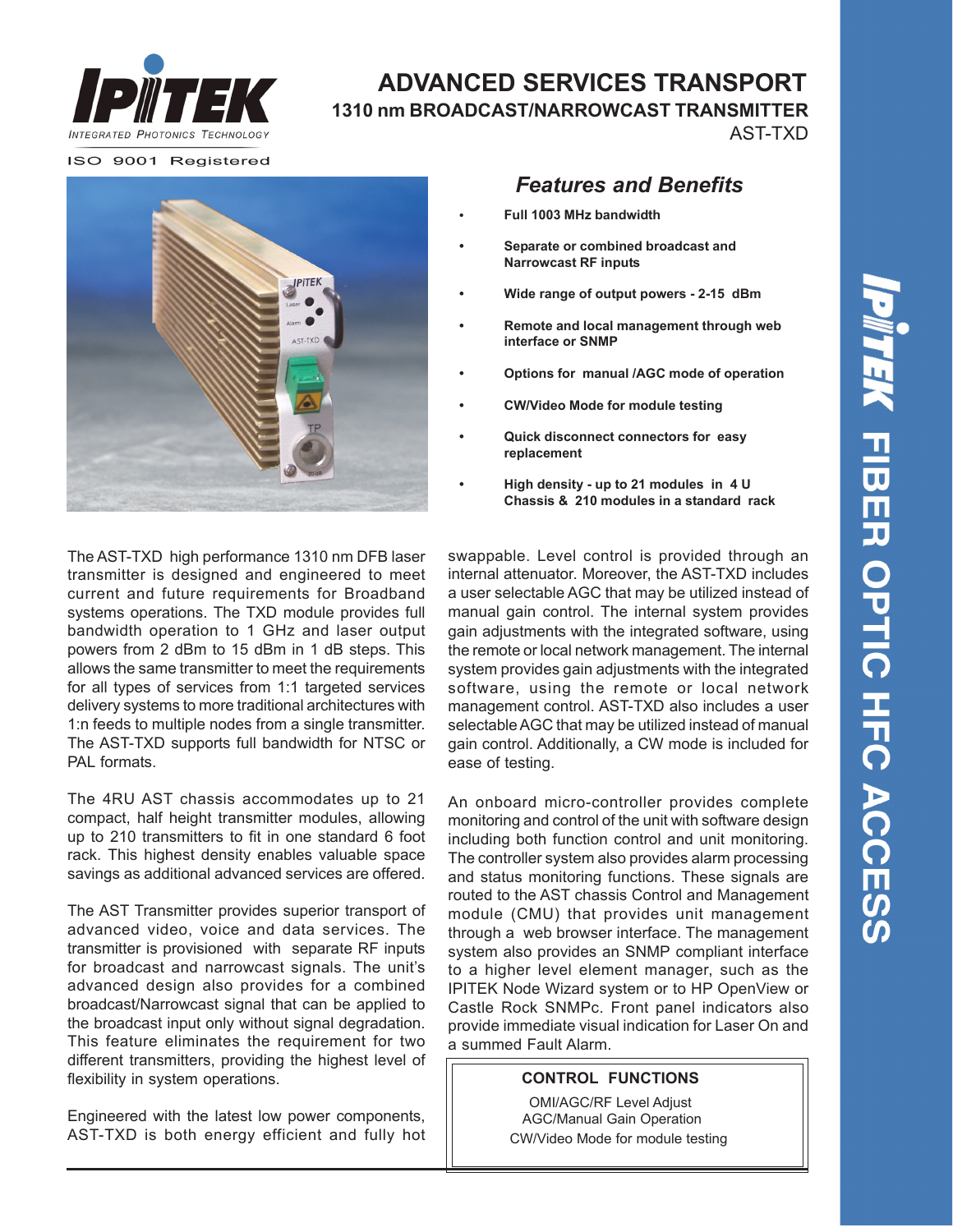### **SPECIFICATIONS**

| <b>Center Wavelength:</b><br><b>Optical Output Power:</b><br><b>Optical Connector:</b> | 1310 nm, ±10 nm<br>2 dBm to 15 dBm in<br>1 dB steps<br>SC/APC; E-2000/APC | <b>Mechanical/Electrical:</b><br><b>RF Connector:</b><br><b>RF Input Test Point:</b><br><b>Environmental:</b> |                                                     | <b>Quick Disconnect</b><br>$-20, \pm 0.5$ dB                |            |                                    |
|----------------------------------------------------------------------------------------|---------------------------------------------------------------------------|---------------------------------------------------------------------------------------------------------------|-----------------------------------------------------|-------------------------------------------------------------|------------|------------------------------------|
| RF:                                                                                    |                                                                           |                                                                                                               |                                                     |                                                             |            |                                    |
| <b>Bandwidth:</b>                                                                      | 45 to 1003 MHz                                                            | <b>Operating Temperature:</b><br>Humidity:                                                                    |                                                     | $0^{\circ}$ C to 50 $^{\circ}$ C<br>to 95%, non-condensing. |            |                                    |
| <b>Typical Operating Range:</b>                                                        | Analog 54 - 550 MHz<br>Digital 550 -1003 MHz                              |                                                                                                               |                                                     |                                                             |            |                                    |
| <b>With Separate Inputs</b>                                                            |                                                                           | <b>Storage Temperature:</b>                                                                                   |                                                     | -40 <sup>o</sup> C to +85 <sup>o</sup> C, 24 hours          |            |                                    |
| <b>Broadcast Input Level:</b>                                                          | +15, ±0.5 dBmV/ch<br>79 NTSC Channels or                                  |                                                                                                               |                                                     |                                                             |            |                                    |
| <b>Narrowcast Input Level:</b>                                                         | 64 PAL Channels<br>$+15$ dBmV $\pm$ 0.5 dBm                               | Model                                                                                                         | <b>Minimum Optical</b><br><b>Output Power (dbm)</b> | <b>Mininimum</b><br>$CNR$ ( $dB$ )                          | Fiber (km) | <b>Nominal Link</b><br>Budget (dB) |
| Isolation: port to port                                                                | 75 QAM Channels<br>$>50$ dB                                               | <b>AST-TXD-PO2</b>                                                                                            | 2.0                                                 | 53.2                                                        | 2.5        | $\overline{2}$                     |
|                                                                                        |                                                                           | AST-TXD-P03                                                                                                   | 3.0                                                 | 53.2                                                        | 5.0        | 3                                  |
| <b>Combined Input:</b>                                                                 | +15, ±0.5 dBmV/ch<br>broadcast+QAM@ -6 dBc                                | AST-TXD-P04                                                                                                   | 4.0                                                 | 53.2                                                        | 7.5        | 4                                  |
| <b>Return Loss:</b>                                                                    | $>16$ dB                                                                  | AST-TXD-P05                                                                                                   | 5.0                                                 | 53.2                                                        | 10.0       | 5                                  |
| <b>Response Flatness:</b>                                                              | $± 0.5/0-0.75$ dB (typ./Max)                                              | AST-TXD-P06                                                                                                   | 6.0                                                 | 53.2                                                        | 12.5       | 6                                  |
| Input Impedance:<br><b>Carrier-to-Noise:</b>                                           | 75 ohms                                                                   | AST-TXD-P07                                                                                                   | 7.0                                                 | 53.2                                                        | 15.0       | $\overline{7}$                     |
| <b>Composite Second Order:</b>                                                         | Refer To Table<br>-66 dBc (AST P02 - P14)                                 |                                                                                                               |                                                     |                                                             |            |                                    |
|                                                                                        | -65 dBc (AST P15)                                                         | AST-TXD-P08                                                                                                   | 8.0                                                 | 52.7                                                        | 17.5       | 8                                  |
| <b>Composite Triple Beat:</b>                                                          | -70 dBc (AST P02 - P14)                                                   | AST-TXD-P09                                                                                                   | 9.0                                                 | 52.7                                                        | 20.0       | 9                                  |
|                                                                                        | -69 dBc (AST P15)                                                         | AST-TXD-P10                                                                                                   | 10.0                                                | 52.7                                                        | 22.5       | 10                                 |
| <b>Cross Modulation:</b><br><b>Power Consumption:</b>                                  | $-65$ dBc<br>7.4 W typical, 8.4 W Max                                     | AST-TXD-P11                                                                                                   | 11.0                                                | 52.2                                                        | 25.0       | 11                                 |
|                                                                                        |                                                                           | AST-TXD-P12                                                                                                   | 12.0                                                | 52.2                                                        | 27.5       | 12                                 |
|                                                                                        |                                                                           | AST-TXD-P13                                                                                                   | 13.0                                                | 52.2                                                        | 30.0       | 13                                 |
|                                                                                        |                                                                           | AST-TXD-P14                                                                                                   | 14.0                                                | 52.2                                                        | 32.5       | 14                                 |

#### **Notes:**

 **Optical**

All performance are specified for:

- NTSC: Channel Loading of 79 channels @ +15dbmv/ch+450 MHz digital @ -6 dBc (550 - 1000 MHz)
- PAL: Channel Loading of 64 channels @ +15dBmv/ch+430 MHz digital @ -6 dBc (570 - 1000 MHz)

Nominal fiber loss - 0.35 dB/km \* nominal fiber length (SMF-28)

Nominal link budget = nominal fiber loss + passive loss

The passive loss of the total link budget is adjusted to ensure a 0 dBm received optical power at the receiver input.

**AST-TXD-P15** 15.0 **51.5** 35.0 15

Specifications are measured using CW carriers per SCTE standards.